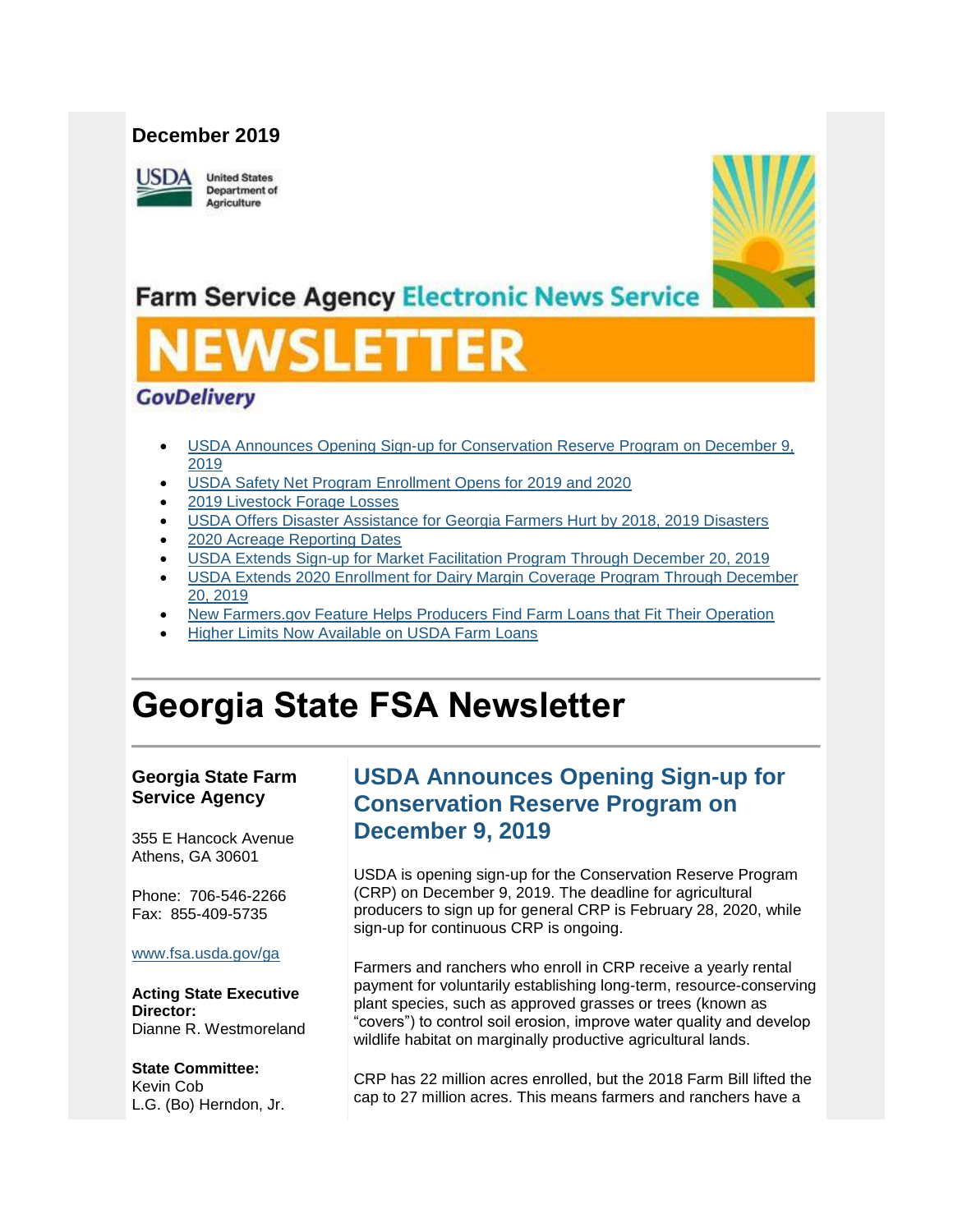Allen Poole Meredith McNair Rogers Donnie Smith

**Administrative Officer** Dianne R. Westmoreland

**Farm Loan Chief:** Robert Tyson

**Farm programs Chief:** Brett Martin

**Public Affairs/Outreach** Neal Leonard

To find contact information for your local office go to [www.fsa.usda.gov/ga](http://www.fsa.usda.gov/ga)

chance to enroll in CRP for the first time or continue their participation for another term.

By enrolling in CRP, producers are improving water quality, reducing soil erosion, and restoring habitat for wildlife. This in turn spurs hunting, fishing, recreation, tourism, and other economic development across rural America.

## **CRP Enrollment Options**

#### *General Sign-up*

CRP general sign-up will be held annually. The competitive general sign-up will now include increased opportunities for enrollment of wildlife habitat through the State Acres For Wildlife Enhancement (SAFE) initiative.

## *Continuous Sign-up*

While some practices under SAFE will remain available through continuous sign-up, CRP continuous sign-up will focus primarily on water quality with the Clean Lakes, Estuaries, and Rivers (CLEAR) Initiative. The 2018 Farm Bill prioritizes water quality practices such as contour grass strips, filter strips, riparian buffers, wetlands and a new prairie strip.

USDA will also be working with Conservation Reserve Enhancement Program (CREP) partners to relaunch CREP continuous options in each state under new statutory provisions. CREP will continue to target high-priority local, state or regional conservation concerns.

#### *Grasslands Sign-ups*

CRP Grasslands sign-up helps landowners and operators protect grassland, including rangeland, and pastureland and certain other lands while maintaining the areas as grazing lands. A separate CRP Grasslands sign-up will be offered each year following general sign-up.

#### *Pilot Programs*

Later in 2020, FSA will roll out pilot programs within CRP: CLEAR 30, which allows contracts expiring with CLEAR practices to be reenrolled in 30-year contracts and in the Soil Health and Income Protection Program (SHIPP) in the prairie pothole region. More information on these programs will be announced in the new year.

## *Land Transition*

The CRP Transition Incentives Program (TIP) is an option for producers interested in transitioning land to a beginning farmer or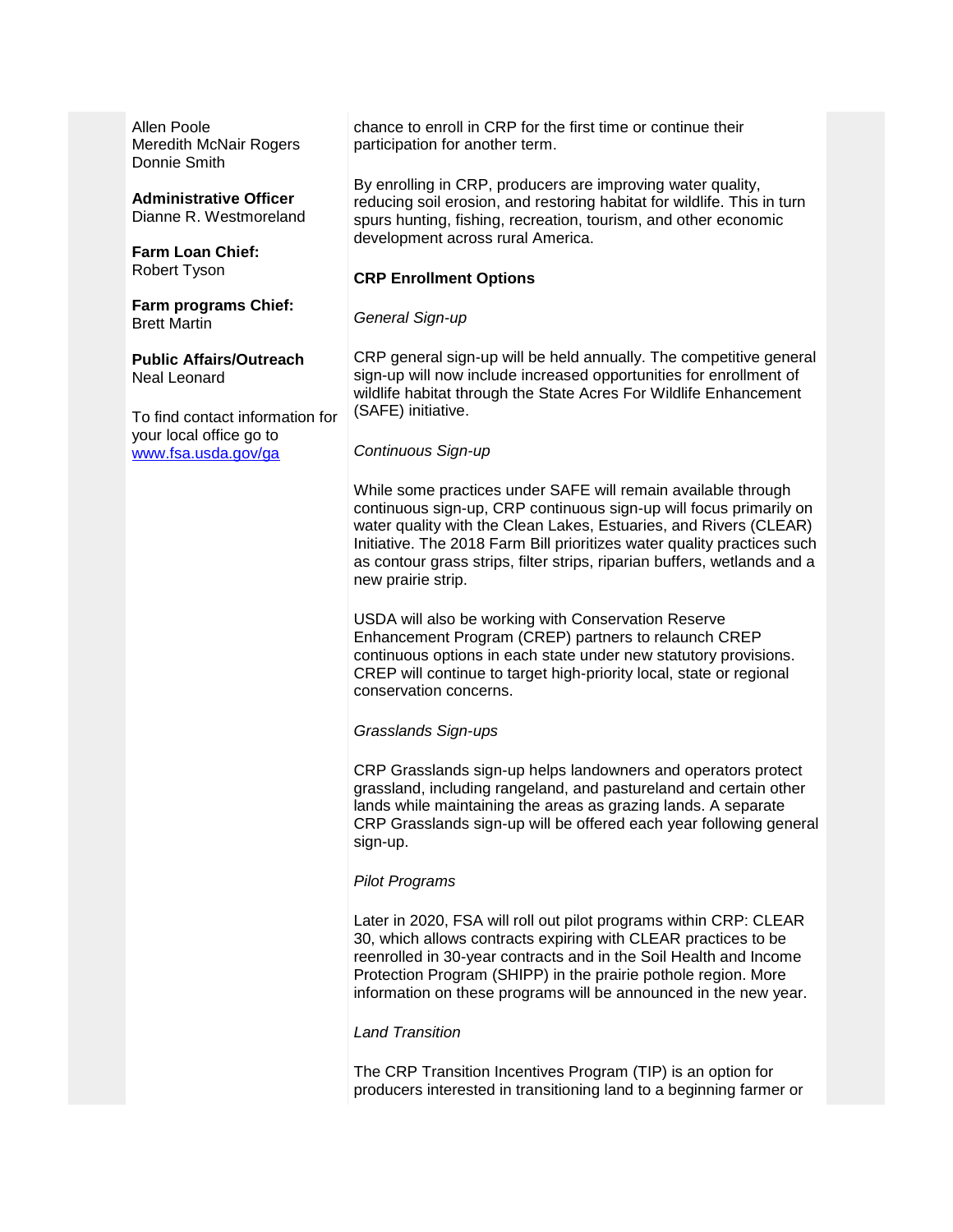rancher or a member of a socially disadvantaged group to return land to production for sustainable grazing or crop production. CRP contract holders no longer need to be a retired or retiring owner or operator to transition their land. TIP participants may have a lease less than five years with an option to purchase, and they have two years before the end of the CRP contract to make conservation and land improvements.

## **Previously Expired Land**

Land enrolled in CRP under a 15-year contract that expired in September 2017, 2018 or 2019, may be eligible for enrollment if there was no opportunity for re-enrollment and the practice under the expired contract has been maintained.

## **CRP Rates and Payments**

FSA recently posted updated soil rental rates for CRP. County average rates are posted on the [CRP Statistics webpage.](https://gcc02.safelinks.protection.outlook.com/?url=https%3A%2F%2Fwww.fsa.usda.gov%2Fprograms-and-services%2Fconservation-programs%2Freports-and-statistics%2Fconservation-reserve-program-statistics%2Findex%3Futm_medium%3Demail%26utm_source%3Dgovdelivery&data=02%7C01%7C%7C2edcdad5616a40d83c6808d782f63315%7Ced5b36e701ee4ebc867ee03cfa0d4697%7C0%7C1%7C637121866242647498&sdata=fKMcnwLVqJVZVyne%2FMXohZtFWjhxvYBFwPV0Nqg9dcM%3D&reserved=0) Soil rental rates are statutorily prorated at 90 percent for continuous sign-up and 85 percent for general sign-up. The rental rates will be assessed annually. Under continuous sign-up, producers also receive incentives, including a sign-up incentive payment and a practice incentive payment.

To enroll in CRP, contact your local FSA County Office or visit [fsa.usda.gov/crp.](https://gcc02.safelinks.protection.outlook.com/?url=http%3A%2F%2Fwww.fsa.usda.gov%2Fcrp%3Futm_medium%3Demail%26utm_source%3Dgovdelivery&data=02%7C01%7C%7C2edcdad5616a40d83c6808d782f63315%7Ced5b36e701ee4ebc867ee03cfa0d4697%7C0%7C1%7C637121866242647498&sdata=HV8h36KQOx2KRWcxaNtkZDamicCoKu%2Bm%2F1oX%2FrhoD%2FI%3D&reserved=0) To locate your local FSA office, visit [farmers.gov/service-locator.](https://gcc02.safelinks.protection.outlook.com/?url=http%3A%2F%2Ffarmers.gov%2Fservice-locator%3Futm_medium%3Demail%26utm_source%3Dgovdelivery&data=02%7C01%7C%7C2edcdad5616a40d83c6808d782f63315%7Ced5b36e701ee4ebc867ee03cfa0d4697%7C0%7C1%7C637121866242657490&sdata=Rq3dlCNM6HwlmShothtF%2BjA0f1JNzAt9xTDO7p%2FmpAU%3D&reserved=0)

## <span id="page-2-0"></span>**USDA Safety Net Program Enrollment Opens for 2019 and 2020**

Agricultural producers now can enroll in the Agriculture Risk Coverage (ARC) and Price Loss Coverage (PLC) programs – two U.S. Department of Agriculture (USDA) safety net programs – for the 2019 and 2020 crop year.

ARC provides income support payments on historical base acres when actual crop revenue declines below a specified guaranteed level. PLC provides income support payments on historical base acres when the effective price for a covered commodity falls below its reference price. The 2018 Farm Bill reauthorized and updated both programs.

Sign-up for the 2019 crop year closes March 15, 2020, while sign-up for the 2020 crop year closes June 30, 2020. Producers who have not yet enrolled for 2019 can enroll for both 2019 and 2020 during the same visit to an FSA County Office.

ARC and PLC have options for the farm operator who is actively farming the land as well as the owner of the land. Farm owners also have a one-time opportunity to update PLC payment yields beginning with crop year 2020. If the farm owner and producer visit the FSA County Office together, FSA can also update yield information during that visit.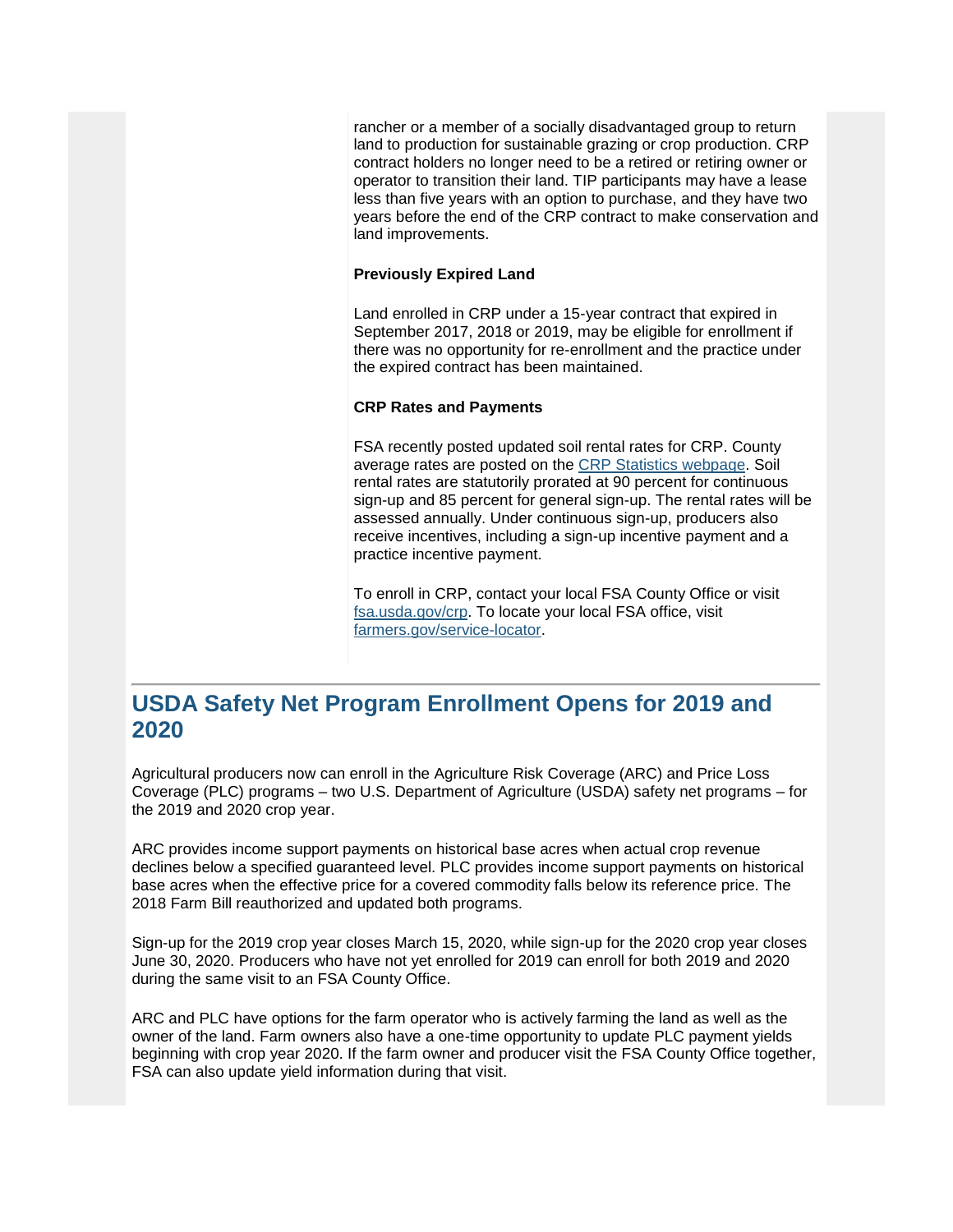Covered commodities include barley, canola, large and small chickpeas, corn, crambe, flaxseed, grain sorghum, lentils, mustard seed, oats, peanuts, dry peas, rapeseed, long grain rice, medium and short grain rice, safflower seed, seed cotton, sesame, soybeans, sunflower seed and wheat.

## **2018 Crop Year ARC and PLC Payments**

FSA began processing payments last week for 2018 ARC-County (ARC-CO) and PLC on covered commodities that met payment triggers on enrolled farms in the 2018 crop year. In addition to the \$1.5 billion now in process, FSA anticipates it will issue another \$1 billion in November once USDA's National Agricultural Statistics Service publishes additional commodity prices for the 2018 crop.

Producers who had 2018 covered commodities enrolled in ARC-CO can visit [www.fsa.usda.gov/arc](https://gcc02.safelinks.protection.outlook.com/?url=https%3A%2F%2Fwww.fsa.usda.gov%2Fprograms-and-services%2Farcplc_program%2Findex%3Futm_medium%3Demail%26utm_source%3Dgovdelivery&data=02%7C01%7C%7C2edcdad5616a40d83c6808d782f63315%7Ced5b36e701ee4ebc867ee03cfa0d4697%7C0%7C1%7C637121866242657490&sdata=Xrv27Q%2BUop6KbV%2BXMhBAHnk6NlqL8l%2F3vqOlh%2Bcfamk%3D&reserved=0)[plc](https://gcc02.safelinks.protection.outlook.com/?url=https%3A%2F%2Fwww.fsa.usda.gov%2Fprograms-and-services%2Farcplc_program%2Findex%3Futm_medium%3Demail%26utm_source%3Dgovdelivery&data=02%7C01%7C%7C2edcdad5616a40d83c6808d782f63315%7Ced5b36e701ee4ebc867ee03cfa0d4697%7C0%7C1%7C637121866242657490&sdata=Xrv27Q%2BUop6KbV%2BXMhBAHnk6NlqL8l%2F3vqOlh%2Bcfamk%3D&reserved=0) for payment rates applicable to their county and each covered commodity. For farms and covered commodities enrolled in 2018 PLC, the following crops met payment triggers: barley, canola, corn, dry peas, grain sorghum, lentils, peanuts, large chickpeas, sunflower seed, flaxseed, rapeseed, seed cotton, long grain rice, medium/short grain rice and wheat.

Oats, small chickpeas, mustard seed, safflower, crambe, sesame seed and soybeans did not meet 2018 PLC payment triggers.

2018 PLC payment rates for the following covered commodities have not been determined: temperate Japonica rice.

## **More Information**

For more information on ARC and PLC including two online decision tools that assist producers in making enrollment and election decisions specific to their operations, visit the [ARC and PLC](https://gcc02.safelinks.protection.outlook.com/?url=https%3A%2F%2Fwww.fsa.usda.gov%2Fprograms-and-services%2Farcplc_program%2Findex%3Futm_medium%3Demail%26utm_source%3Dgovdelivery&data=02%7C01%7C%7C2edcdad5616a40d83c6808d782f63315%7Ced5b36e701ee4ebc867ee03cfa0d4697%7C0%7C1%7C637121866242667485&sdata=vMpU40Hvy8k0%2BFcr%2Bs3z3oVHP9a0oE8TAqsJzBDvsDA%3D&reserved=0)  [webpage.](https://gcc02.safelinks.protection.outlook.com/?url=https%3A%2F%2Fwww.fsa.usda.gov%2Fprograms-and-services%2Farcplc_program%2Findex%3Futm_medium%3Demail%26utm_source%3Dgovdelivery&data=02%7C01%7C%7C2edcdad5616a40d83c6808d782f63315%7Ced5b36e701ee4ebc867ee03cfa0d4697%7C0%7C1%7C637121866242667485&sdata=vMpU40Hvy8k0%2BFcr%2Bs3z3oVHP9a0oE8TAqsJzBDvsDA%3D&reserved=0)

## <span id="page-3-0"></span>**2019 Livestock Forage Losses**

Producers in the following counties are eligible to apply for 2019 Livestock Forage Disaster Program (LFP) benefits on native pasture, improved pasture.

| <b>Baldwin</b> | DeKalb         | Johnson        | Rabun           |
|----------------|----------------|----------------|-----------------|
| <b>Banks</b>   | Douglas        | Lamar          | Rockdale        |
| <b>Barrow</b>  | Fayette        | Laurens        | Screven         |
| <b>Bartow</b>  | Forsyth        | Lumpkin        | Spalding        |
| <b>Burke</b>   | Fulton         | Meriwether     | <b>Stephens</b> |
| <b>Butts</b>   | Gilmer         | Monroe         | Taliaferro      |
| Carroll        | Greene         | Morgan         | Twiggs          |
| Cherokee       | Gwinnett       | <b>Newton</b>  | Upson           |
| Clarke         | Habersham      | Oconee         | Walker          |
| Clayton        | Hall           | Oglethorpe     | Walton          |
| Cobb           | Hancock        | Paulding       | Warren          |
| Coweta         | Henry          | <b>Pickens</b> | Washington      |
| Dade           | Jasper         | <b>Pike</b>    | White           |
| Dawson         | <b>Jenkins</b> | Putnam         | Wilkinson       |
|                |                |                |                 |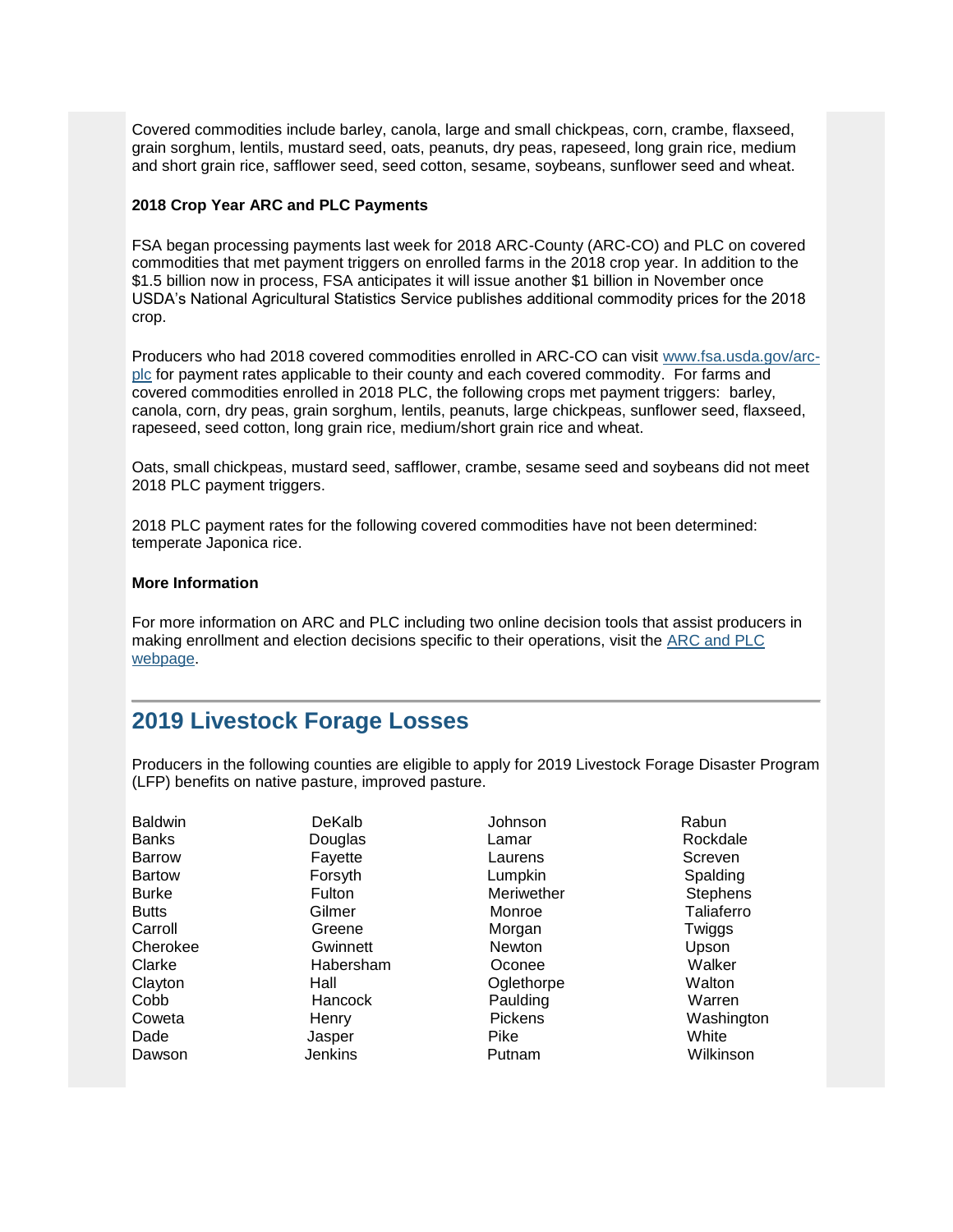LFP provides compensation to eligible livestock producers who suffer grazing losses for covered livestock due to drought on privately owned or cash leased land or fire on federally managed land.

County committees can only accept LFP applications after notification is received by the National Office of qualifying drought or if a federal agency prohibits producers from grazing normal permitted livestock on federally managed lands due to qualifying fire. Eligible livestock producers must complete a CCC-853 and required supporting documentation no later than 30 days after the end of the calendar year **(January 30, 2020)** in which the grazing loss occurred.

Additional information about LFP, including eligible livestock and fire criteria, is available at your local FSA office or online at: [www.fsa.usda.gov.](https://gcc02.safelinks.protection.outlook.com/?url=http%3A%2F%2Fwww.fsa.usda.gov%2F%3Futm_medium%3Demail%26utm_source%3Dgovdelivery&data=02%7C01%7C%7C2edcdad5616a40d83c6808d782f63315%7Ced5b36e701ee4ebc867ee03cfa0d4697%7C0%7C1%7C637121866242667485&sdata=MW41JLPE2EIJuNWgGDPD9GTmIWSNR38GvlkX1lzypXI%3D&reserved=0)

## <span id="page-4-0"></span>**USDA Offers Disaster Assistance for Georgia Farmers Hurt by 2018, 2019 Disasters**

Agricultural producers affected by natural disasters in 2018 and 2019 can apply through the Wildfire and Hurricane Indemnity Program Plus (WHIP+). Sign-up for this U.S. Department of Agriculture (USDA) program began Sept. 11.

## **WHIP+ Eligibility**

WHIP+ will be available for eligible producers who have suffered eligible losses of certain crops, trees, bushes or vines in counties with a Presidential Emergency Disaster Declaration or a Secretarial Disaster Designation (primary counties only). Disaster losses must have been a result of hurricanes, floods, tornadoes, typhoons, volcanic activity, snowstorms or wildfires that occurred in 2018 or 2019. Also, producers in counties that did not receive a disaster declaration or designation may still apply for WHIP+ but must provide supporting documentation to establish that the crops were directly affected by a qualifying disaster loss.

A list of counties that received qualifying disaster declarations and designations is available at [farmers.gov/recover/whip-plus.](https://gcc02.safelinks.protection.outlook.com/?data=02%7C01%7C%7Cedf4c56314cc40b16e0108d737abe7a4%7Ced5b36e701ee4ebc867ee03cfa0d4697%7C0%7C0%7C637039083896297481&reserved=0&sdata=uDTK4J%2BLpZVgfXb%2Fep%2FqiCcIQRx5r4ys90a6b8beNPk%3D&url=https%3A%2F%2Fwww.farmers.gov%2Frecover%2Fwhip-plus%3Futm_medium%3Demail%26utm_source%3Dgovdelivery&utm_medium=email&utm_source=govdelivery) Because grazing and livestock losses, other than milk losses, are covered by other disaster recovery programs offered through FSA, those losses are not eligible for WHIP+.

Eligible crops include those for which federal crop insurance or Noninsured Crop Disaster Assistance Program (NAP) coverage is available, excluding crops intended for grazing. A list of crops covered by crop insurance is available through USDA's Risk Management Agency (RMA) Actuarial Information Browser at [webapp.rma.usda.gov/apps/actuarialinformationbrowser.](https://gcc02.safelinks.protection.outlook.com/?data=02%7C01%7C%7Cedf4c56314cc40b16e0108d737abe7a4%7Ced5b36e701ee4ebc867ee03cfa0d4697%7C0%7C0%7C637039083896307501&reserved=0&sdata=jXyP0j%2BFU612yLm9EsQdweASrsQXZoMOAXiz8T6kiis%3D&url=https%3A%2F%2Fwebapp.rma.usda.gov%2Fapps%2Factuarialinformationbrowser%2F%3Futm_medium%3Demail%26utm_source%3Dgovdelivery&utm_medium=email&utm_source=govdelivery)

The WHIP+ payment factor ranges from 75 percent to 95 percent, depending on the level of crop insurance coverage or NAP coverage that a producer obtained for the crop. Producers who did not insure their crops in 2018 or 2019 will receive 70 percent of the expected value of the crop. Insured crops (either crop insurance or NAP coverage) will receive between 75 percent and 95 percent of expected value; those who purchased the highest levels of coverage will receive 95-percent of the expected value.

At the time of sign-up, producers will be asked to provide verifiable and reliable production records. If a producer is unable to provide production records, WHIP+ payments will be determined based on the lower of either the actual loss certified by the producer and determined acceptable by FSA or the county expected yield and county disaster yield. The county disaster yield is the production that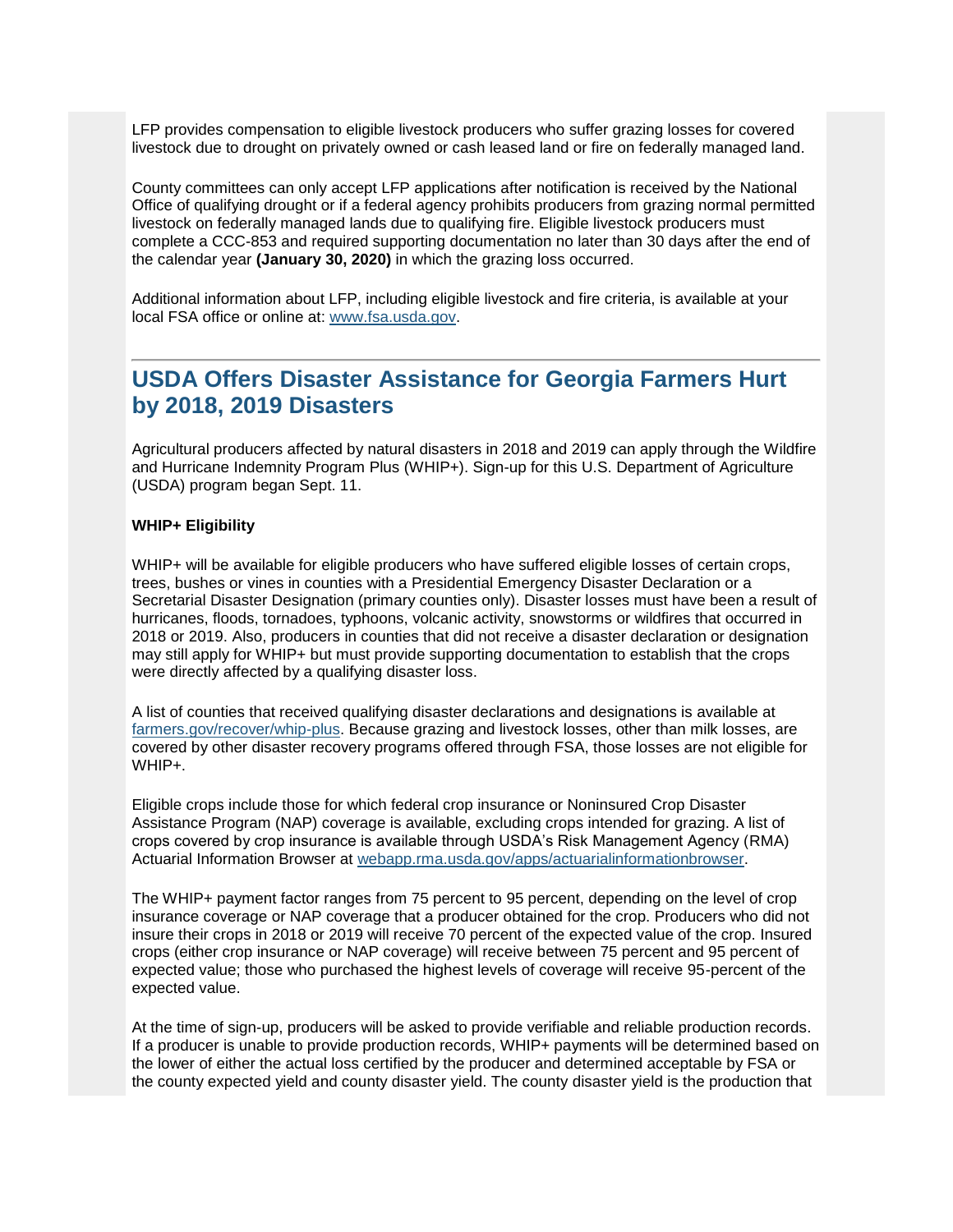a producer would have been expected to make based on the eligible disaster conditions in the county.

WHIP+ payments for 2018 disasters will be eligible for 100 percent of their calculated value. WHIP+ payments for 2019 disasters will be limited to an initial 50 percent of their calculated value, with an opportunity to receive up to the remaining 50 percent after January 1, 2020, if sufficient funding remains.

Both insured and uninsured producers are eligible to apply for WHIP+. But all producers receiving WHIP+ payments will be required to purchase crop insurance or NAP, at the 60 percent coverage level or higher, for the next two available, consecutive crop years after the crop year for which WHIP+ payments were paid. Producers who fail to purchase crop insurance for the next two applicable, consecutive years will be required to pay back the WHIP+ payment.

Additional information about WHIP+ program eligibility and payment limitations can be found at [farmers.gov/recover](https://gcc02.safelinks.protection.outlook.com/?data=02%7C01%7C%7Cedf4c56314cc40b16e0108d737abe7a4%7Ced5b36e701ee4ebc867ee03cfa0d4697%7C0%7C0%7C637039083896307501&reserved=0&sdata=n2GSB%2FS7t4%2Fs15kYxgRd4k5EiKEYYUBcLF8KrtGjtKk%3D&url=https%3A%2F%2Fwww.farmers.gov%2Frecover%2Fwhip-plus%3Futm_medium%3Demail%26utm_source%3Dgovdelivery&utm_medium=email&utm_source=govdelivery) or by contacting your local [USDA Service Center.](https://gcc02.safelinks.protection.outlook.com/?data=02%7C01%7C%7Cedf4c56314cc40b16e0108d737abe7a4%7Ced5b36e701ee4ebc867ee03cfa0d4697%7C0%7C0%7C637039083896307501&reserved=0&sdata=jMBh%2FvACpdOtK0HfhEdcqY3W7ptI51uO3gcUKXGlPsI%3D&url=https%3A%2F%2Fwww.farmers.gov%2Fservice-center-locator%3Futm_medium%3Demail%26utm_source%3Dgovdelivery&utm_medium=email&utm_source=govdelivery)

## **Additional Loss Coverage**

The Milk Loss Program will provide payments to eligible dairy operations for milk that was dumped or removed without compensation from the commercial milk market because of a qualifying 2018 and 2019 natural disaster. Producers who suffered losses of harvested commodities, including hay, stored in on-farm structures in 2018 and 2019 will receive assistance through the On-Farm Storage Loss Program.

Additionally, producers with trees, bushes or vines can receive both cost-share assistance through FSA's Tree Assistance Program (TAP) for the cost of replanting and rehabilitating eligible trees and WHIP+ will provide payments based on the loss value of the tree, bush or vine itself. Therefore, eligible producers may receive both a TAP and a 2017 WHIP or WHIP+ payment for the same acreage. In addition, TAP policy has been updated to assist eligible orchardists or nursery tree growers of pecan trees with a tree mortality rate that exceeds 7.5 percent (adjusted for normal mortality) but is less than 15 percent (adjusted for normal mortality) for losses incurred during 2018.

Additionally, the disaster relief measure expanded coverage of the 2017 WHIP to include peach and blueberry crop losses that resulted from extreme cold.

For more information on FSA disaster assistance programs, please contact your local [USDA service](https://gcc02.safelinks.protection.outlook.com/?data=02%7C01%7C%7Cedf4c56314cc40b16e0108d737abe7a4%7Ced5b36e701ee4ebc867ee03cfa0d4697%7C0%7C0%7C637039083896317504&reserved=0&sdata=Fh4eDAVbHCKHm3l065EpBucEjkyCJu1OlOJtddcQ0jQ%3D&url=https%3A%2F%2Fwww.farmers.gov%2Fservice-center-locator%3Futm_medium%3Demail%26utm_source%3Dgovdelivery&utm_medium=email&utm_source=govdelivery)  [center](https://gcc02.safelinks.protection.outlook.com/?data=02%7C01%7C%7Cedf4c56314cc40b16e0108d737abe7a4%7Ced5b36e701ee4ebc867ee03cfa0d4697%7C0%7C0%7C637039083896317504&reserved=0&sdata=Fh4eDAVbHCKHm3l065EpBucEjkyCJu1OlOJtddcQ0jQ%3D&url=https%3A%2F%2Fwww.farmers.gov%2Fservice-center-locator%3Futm_medium%3Demail%26utm_source%3Dgovdelivery&utm_medium=email&utm_source=govdelivery) or visit [farmers.gov/recover.](https://gcc02.safelinks.protection.outlook.com/?data=02%7C01%7C%7Cedf4c56314cc40b16e0108d737abe7a4%7Ced5b36e701ee4ebc867ee03cfa0d4697%7C0%7C0%7C637039083896317504&reserved=0&sdata=LYtlJENxSxTE7u1Em8XXrzXj5Wg%2FMEnudUo6wj1vLpM%3D&url=https%3A%2F%2Fwww.farmers.gov%2Frecover%3Futm_medium%3Demail%26utm_source%3Dgovdelivery&utm_medium=email&utm_source=govdelivery) For all available USDA disaster assistance programs, go to [USDA's disaster resources website.](https://gcc02.safelinks.protection.outlook.com/?data=02%7C01%7C%7Cedf4c56314cc40b16e0108d737abe7a4%7Ced5b36e701ee4ebc867ee03cfa0d4697%7C0%7C0%7C637039083896327516&reserved=0&sdata=6f3N0uA1lZG4EAU197U3xN5NRXLvEUpLMnU69KNkBrY%3D&url=https%3A%2F%2Fwww.usda.gov%2Ftopics%2Fdisaster%2Fstorms%3Futm_medium%3Demail%26utm_source%3Dgovdelivery&utm_medium=email&utm_source=govdelivery)

## <span id="page-5-0"></span>**2020 Acreage Reporting Dates**

In order to comply with FSA program eligibility requirements, all producers are encouraged to visit their FSA County Office to file an accurate crop certification report by the applicable deadline.

The following acreage reporting dates are applicable for 2020:

November 15, 2019 Onions (planted 9/20-10/20)

January 2, 2020 Honey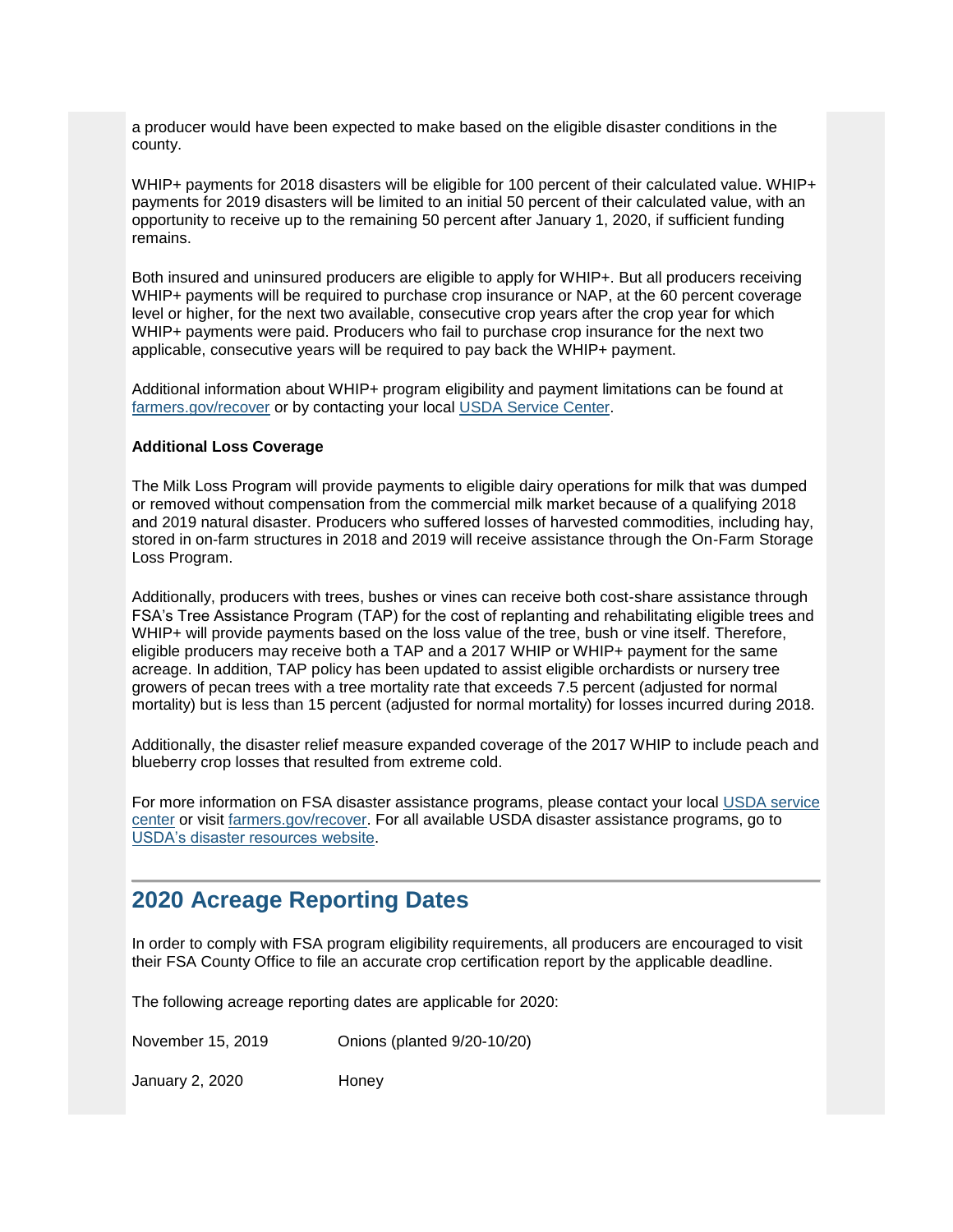| January 15, 2020   | Apples, Blueberries, Canola, Peaches, Rye, Rapeseed<br><b>Fall-Seeded Small Grains</b> |
|--------------------|----------------------------------------------------------------------------------------|
| February 15, 2020  | Onions (planted 10/21-2/1)                                                             |
| March 15, 2020     | Cabbage (planted 10/1-2/20), Pecans                                                    |
| May 15, 2020       | Sweet Corn (planted 8/26-5/15), Tobacco,<br>Tomatoes (planted 8/16-4/5)                |
| July 15, 2020      | All other crops, Perennial Forage                                                      |
| August 15, 2020    | Tomatoes (planted 7/1-8/15)                                                            |
| September 15, 2020 | Sweet Corn (planted 7/15-8/25)                                                         |
| October 15, 2020   | Cabbage (planted 7/16-9/30)                                                            |

The following exceptions apply to the above acreage reporting dates:

- If the crop has not been planted by the above acreage reporting date, then the acreage must be reported no later than 15 calendar days after planting is completed.
- If a producer acquires additional acreage after the above acreage reporting date, then the acreage must be reported no later than 30 calendars days after purchase or acquiring the lease. Appropriate documentation must be provided to the County Office.
- If a perennial forage crop is reported with the intended use of "cover only," "green manure," "left standing," or "seed," then the acreage must be reported by July 15.

Noninsured Crop Disaster Assistance Program (NAP) policyholders should note that the acreage reporting date for NAP covered crops is the earlier of the dates listed above or 15 calendar days before grazing or harvesting of the crop begins.

**\*NOTE\*** Spring and Fall Fruits and Vegetables for NAP eligibility is **15 days after completion of planting** for each specific crop.

For questions regarding crop certification and crop loss reports, please contact the your FSA County Office.

## <span id="page-6-0"></span>**USDA Extends Sign-up for Market Facilitation Program Through December 20, 2019**

Sign-up is ongoing for the Market Facilitation Program (MFP), a U.S. Department of Agriculture (USDA) program to assist farmers who continue to suffer from damages because of unjustified trade retaliation from foreign nations. Through MFP, USDA will provide up to \$14.5 billion in direct payments to impacted producers, part of a broader trade relief package announced in late July. The sign-up period has been extended through Dec. 20, 2019.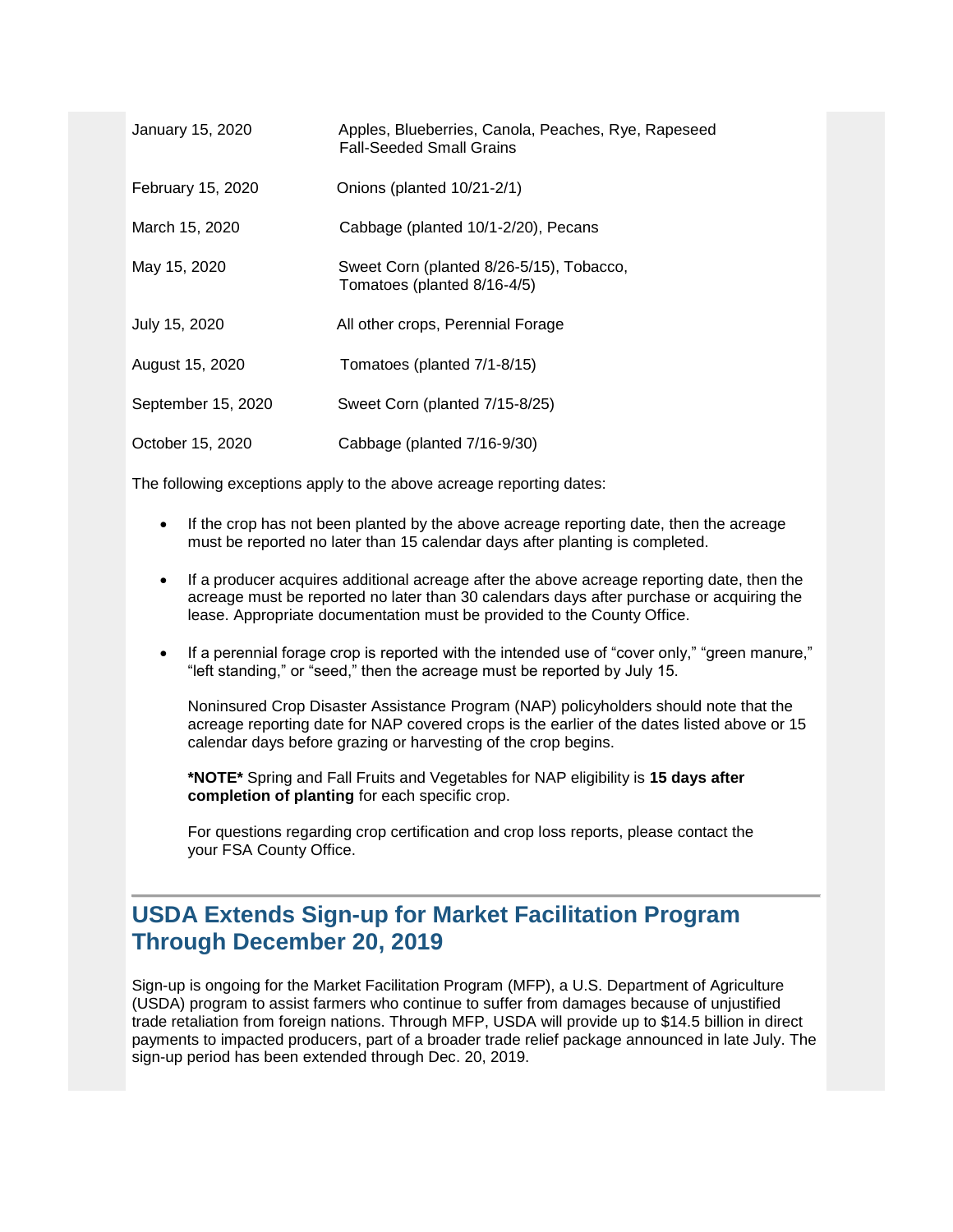MFP payments will be made to producers of certain non-specialty and specialty crops as well as dairy and hog producers.

## **Non-Specialty Crops**

MFP payments will be made to producers of alfalfa hay, barley, canola, corn, crambe, dried beans, dry peas, extra-long staple cotton, flaxseed, lentils, long grain and medium grain rice, millet, mustard seed, oats, peanuts, rapeseed, rye, safflower, sesame seed, small and large chickpeas, sorghum, soybeans, sunflower seed, temperate japonica rice, triticale, upland cotton, and wheat.

MFP assistance for 2019 crops is based on a single county payment rate multiplied by a farm's total plantings to the MFP-eligible crops in aggregate in 2019. Those per acre payments are not dependent on which of those crops are planted in 2019. A producer's total payment-eligible plantings cannot exceed total 2018 plantings. [View payment rates by county.](https://gcc02.safelinks.protection.outlook.com/?url=https%3A%2F%2Fwww.fsa.usda.gov%2Fprograms-and-services%2Fmarket-facilitation-program%2Findex%3Futm_medium%3Demail%26utm_source%3Dgovdelivery&data=02%7C01%7C%7C2edcdad5616a40d83c6808d782f63315%7Ced5b36e701ee4ebc867ee03cfa0d4697%7C0%7C0%7C637121866242707465&sdata=9sBPT%2BAZHwsRjz5G3OTid13k1yCKMrEMlqrbLPchtvY%3D&reserved=0)

## **Dairy and Hogs**

Dairy producers who were in business as of June 1, 2019, will receive a per hundredweight payment on production history, and hog producers will receive a payment based on the number of live hogs owned on a day selected by the producer between April 1 and May 15, 2019.

## **Specialty Crops**

MFP payments will also be made to producers of almonds, cranberries, cultivated ginseng, fresh grapes, fresh sweet cherries, hazelnuts, macadamia nuts, pecans, pistachios, and walnuts. Each specialty crop will receive a payment based on 2019 acres of fruit or nut bearing plants, or in the case of ginseng, based on harvested acres in 2019.

#### **More Information**

Payments will be made in up to three installments, with the second and third installments evaluated as market conditions and trade opportunities dictate. If conditions warrant, the second and third installments will be made in November and early January.

MFP payments are limited to a combined \$250,000 for non-specialty crops per person or legal entity. MFP payments are also limited to a combined \$250,000 for dairy and hog producers and a combined \$250,000 for specialty crop producers. However, no applicant can receive more than \$500,000. Eligible applicants must also have an average Adjusted Gross Income (AGI) for tax years 2015, 2016, and 2017 of less than \$900,000, or 75 percent of the person's or legal entity's average AGI for those tax years must have been derived from farming and ranching. Applicants must also comply with the provisions of the Highly Erodible Land and Wetland Conservation regulations.

More information can be found on [farmers.gov/mfp,](https://www.farmers.gov/manage/mfp?utm_medium=email&utm_source=govdelivery) including payment information and a program application.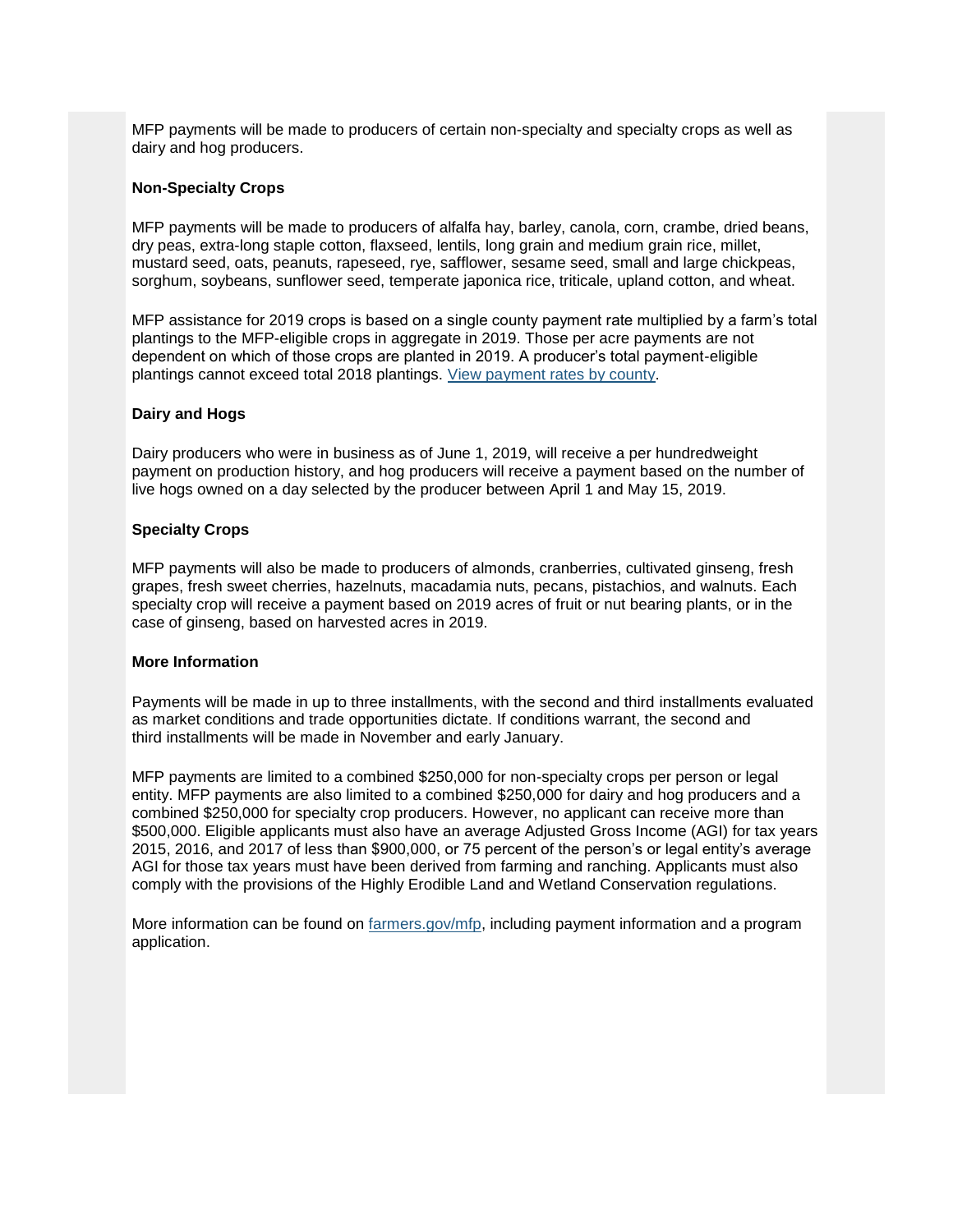## <span id="page-8-0"></span>**USDA Extends 2020 Enrollment for Dairy Margin Coverage Program Through December 20, 2019**

Dairy producers can now enroll in the [Dairy Margin Coverage \(DMC\)](https://gcc02.safelinks.protection.outlook.com/?data=02%7C01%7C%7Cd0f82d29fdc84934b8b508d74b5ea99a%7Ced5b36e701ee4ebc867ee03cfa0d4697%7C0%7C0%7C637060742328474620&reserved=0&sdata=cx74iTzPYELV0BQmPd67KFiCGA2HUawaYPHbCmojeZo%3D&url=https%3A%2F%2Fwww.fsa.usda.gov%2FAssets%2FUSDA-FSA-Public%2Fusdafiles%2FFactSheets%2F2019%2Fdairy_margin_coverage_program-june_2019_fact_sheet.pdf%3Futm_medium%3Demail%26utm_source%3Dgovdelivery&utm_medium=email&utm_source=govdelivery) for calendar year 2020. USDA's Farm Service Agency (FSA) opened sign-up for the program that helps producers manage economic risk brought on by milk price and feed cost disparities.

The DMC program offers reasonably priced protection to dairy producers when the difference between the all-milk price and the average feed cost (the margin) falls below a certain dollar amount selected by the producer. The deadline to enroll in DMC for 2020 has been extend through Dec. 20, 2019.

Dairy farmers earned more than \$300 million dollars from the program in 2019 so far. Producers are encouraged to take advantage of this very important risk management tool for 2020.

All producers who want 2020 coverage, even those who took advantage of the 25 percent premium discount by locking in the coverage level for five years of margin protection coverage are required to visit the office during this signup period to pay the annual administrative fee.

Dairy producers should definitely consider coverage for 2020 as even the slightest drop in the margin can trigger payments.

### **More Information**

The 2018 Farm Bill created DMC, improving on the previous safety net for dairy producers. DMC is one of many programs that FSA and other USDA agencies are implementing to support America's farmers.

For more information on enrolling in DMC and taking advantage of an online dairy decision tool that assists producers in selecting coverage for 2020, visit the [DMC webpage.](https://gcc02.safelinks.protection.outlook.com/?data=02%7C01%7C%7Cd0f82d29fdc84934b8b508d74b5ea99a%7Ced5b36e701ee4ebc867ee03cfa0d4697%7C0%7C0%7C637060742328474620&reserved=0&sdata=CzSGFNCco2mGC%2BEow9YEh7QMzlf7CQm6480thNS64lo%3D&url=https%3A%2F%2Fwww.fsa.usda.gov%2Fprograms-and-services%2Fdairy-margin-coverage-program%2Findex%3Futm_medium%3Demail%26utm_source%3Dgovdelivery&utm_medium=email&utm_source=govdelivery)

For additional questions and assistance, contact your local USDA Service Center. To locate your local FSA office, visit [farmers.gov/service-locator.](https://gcc02.safelinks.protection.outlook.com/?data=02%7C01%7C%7Cd0f82d29fdc84934b8b508d74b5ea99a%7Ced5b36e701ee4ebc867ee03cfa0d4697%7C0%7C0%7C637060742328484615&reserved=0&sdata=nP5j6fxPFBvtSDmtRmdQ%2Fdvj9w3%2FW5yDxFU4UkCVswk%3D&url=https%3A%2F%2Fwww.farmers.gov%2Fservice-center-locator%3Futm_medium%3Demail%26utm_source%3Dgovdelivery&utm_medium=email&utm_source=govdelivery)

## <span id="page-8-1"></span>**New Farmers.gov Feature Helps Producers Find Farm Loans that Fit Their Operation**

A new online tool can help farmers and ranchers find information on U.S. Department of Agriculture (USDA) farm loans that may best fit their operations. USDA has launched the new *Farm Loan Discovery Tool* as the newest feature on farmers.gov, the Department's self-service website for farmers.

USDA's Farm Service Agency (FSA) offers a variety of loan options to help farmers finance their operations. From buying land to financing the purchase of equipment, FSA loans can help. Compared to this time last year, FSA has seen an 18 percent increase in the amount it has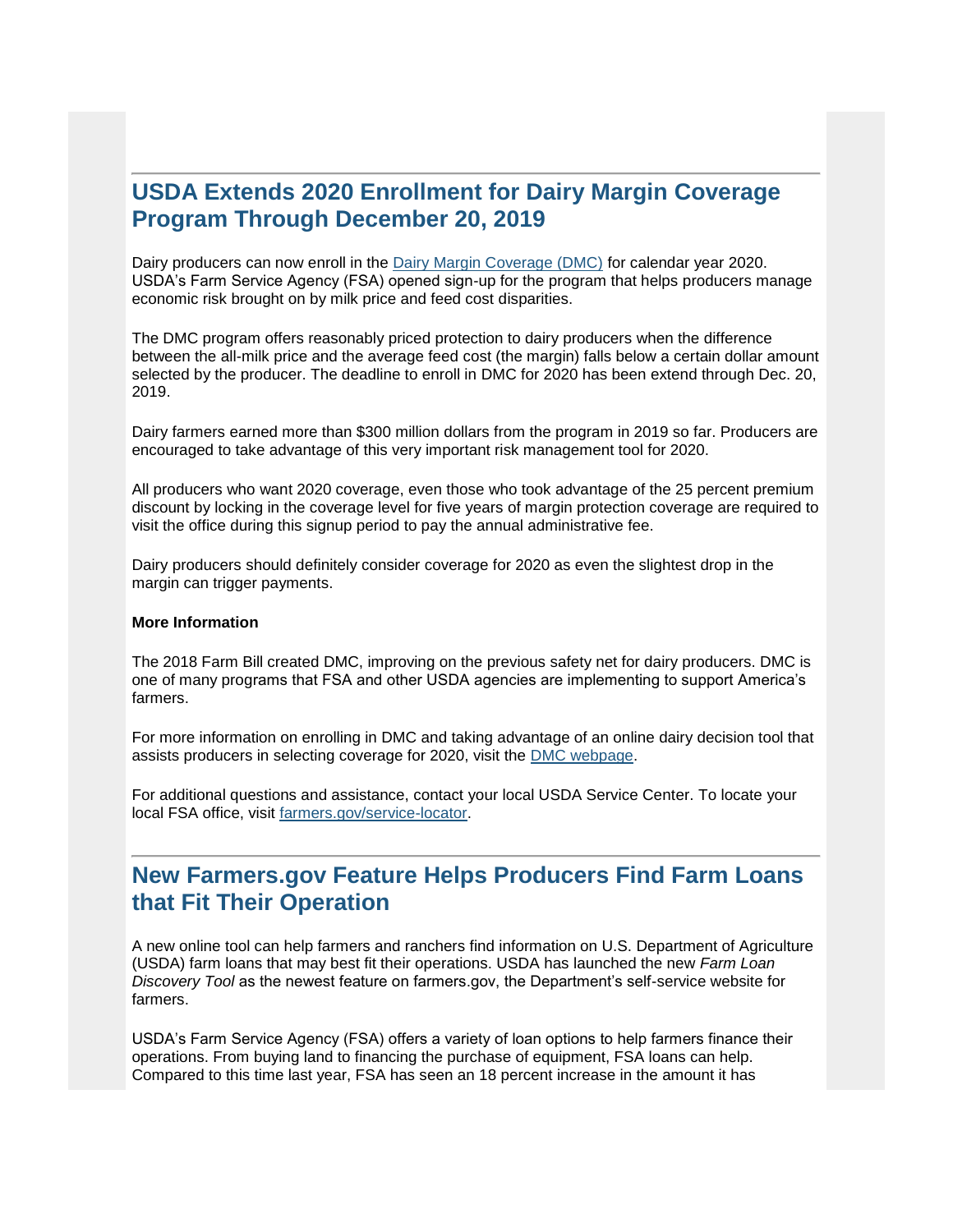obligated for direct farm ownership loans, and through the 2018 Farm Bill, has [increased the limits](https://gcc02.safelinks.protection.outlook.com/?url=https%3A%2F%2Fwww.fsa.usda.gov%2Fnews-room%2Fnews-releases%2F2019%2Fhigher-limits-now-available-on-usda-farm-loans%3Futm_medium%3Demail%26utm_source%3Dgovdelivery&data=02%7C01%7C%7C2edcdad5616a40d83c6808d782f63315%7Ced5b36e701ee4ebc867ee03cfa0d4697%7C0%7C0%7C637121866242727452&sdata=1liGrJKqLRpu0KQXtXqge45V9Th4jV7uXBBXs5elKzM%3D&reserved=0) for several loan products.

USDA conducted field research in eight states, gathering input from farmers and FSA farm loan staff to better understand their needs and challenges.

#### **How the Tool Works**

Farmers who are looking for financing options to operate a farm or buy land can answer a few simple questions about what they are looking to fund and how much money they need to borrow. After submitting their answers, farmers will be provided information on farm loans that best fit their specific needs. The loan application and additional resources also will be provided.

Farmers can download application quick guides that outline what to expect from preparing an application to receiving a loan decision. There are four guides that cover loans to individuals, entities, and youth, as well as information on microloans. The guides include general eligibility requirements and a list of required forms and documentation for each type of loan. These guides can help farmers prepare before their first USDA service center visit with a loan officer.

Farmers can access the *Farm Loan Discovery Tool* by visiting [farmers.gov/fund](https://www.farmers.gov/fund?utm_medium=email&utm_source=govdelivery) and clicking the "Start" button. Follow the prompts and answer five simple questions to receive loan information that is applicable to your agricultural operation. The tool is built to run on any modern browser like Chrome, Edge, Firefox, or the Safari browser, and is fully functional on mobile devices. It does not work in Internet Explorer.

#### **About Farmers.gov**

In 2018, USDA unveiled farmers.gov, a dynamic, mobile-friendly public website combined with an authenticated portal where farmers will be able to apply for programs, process transactions, and manage accounts.

The *Farm Loan Discovery Tool* is one of many resources on farmers.gov to help connect farmers to information that can help their operations. Earlier this year, USDA launched the *My Financial Information* feature, which enables farmers to view their loan information, history, payments, and alerts by logging into the website.

USDA is building farmers.gov for farmers, by farmers. In addition to the interactive farm loan features, the site also offers a Disaster Assistance Discovery Tool. Farmers can visit [farmers.gov/recover/disaster-assistance-tool#step-1](https://www.farmers.gov/recover/disaster-assistance-tool?utm_medium=email&utm_source=govdelivery#step-1) to find disaster assistance programs that can help their operation recover from natural disasters.

With feedback from customers and field employees who serve those customers, farmers.gov delivers farmer-focused features through an agile, iterative process to deliver the greatest immediate value to America's agricultural producers – helping farmers and ranchers do right, and feed everyone.

For more information or to locate your USDA Service Center, visit [farmers.gov.](https://www.farmers.gov/?utm_medium=email&utm_source=govdelivery)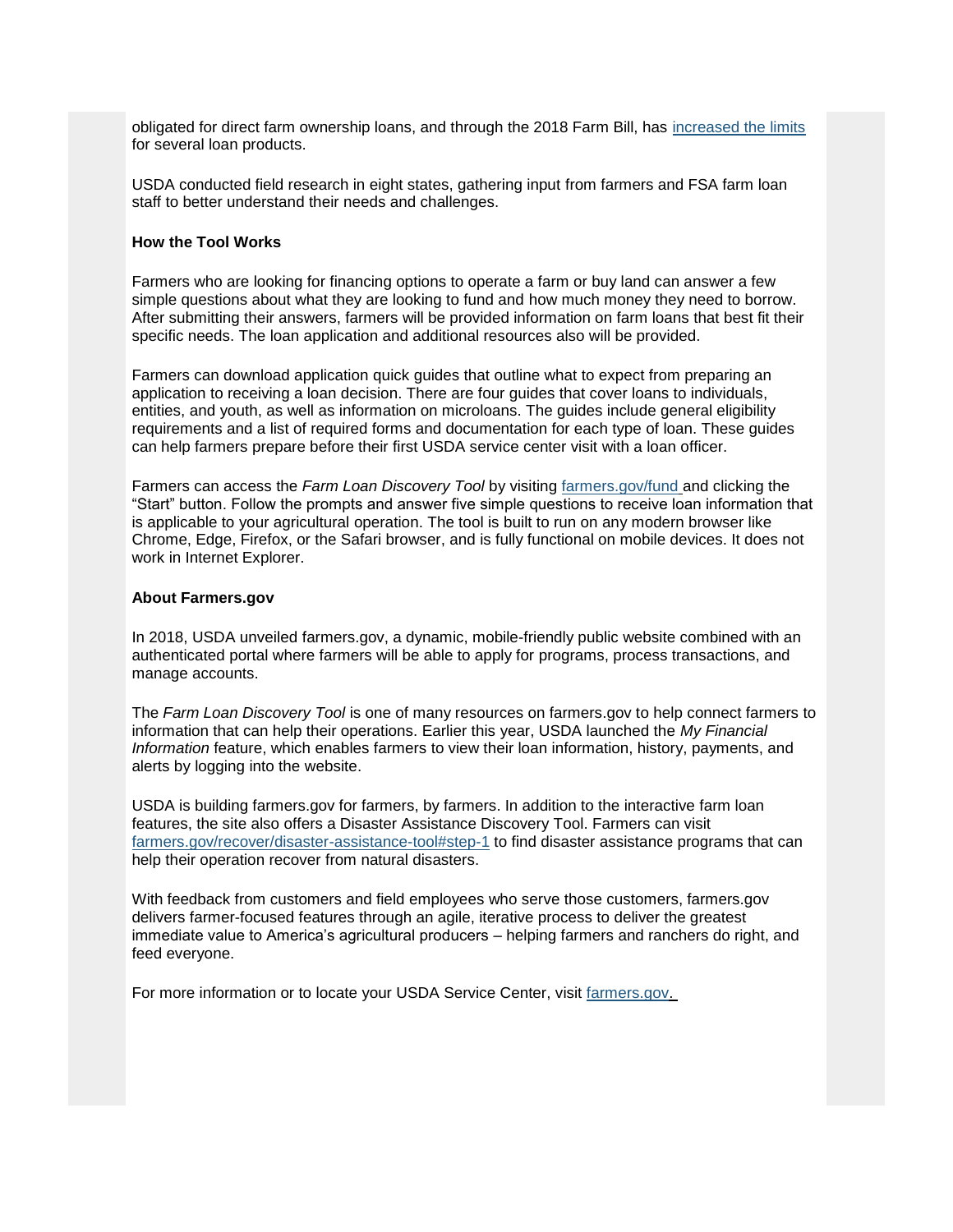## <span id="page-10-0"></span>**Higher Limits Now Available on USDA Farm Loans**

Higher limits are now available for borrowers interested in USDA's farm loans, which help agricultural producers purchase farms or cover operating expenses. The 2018 Farm Bill increased the amount that producers can borrow through direct and guaranteed loans available through USDA's Farm Service Agency (FSA) and made changes to other loans, such as microloans and emergency loans.

Key changes include:

- The Direct Operating Loan limit increased from \$300,000 to \$400,000, and the Guaranteed Operating Loan limit increased from \$ 1.429 million to \$1.75 million. Operating loans help producers pay for normal operating expenses, including machinery and equipment, seed, livestock feed, and more.
- The Direct Farm Ownership Loan limit increased from \$300,000 to \$600,000, and the Guaranteed Farm Ownership Loan limit increased from \$1.429 million to \$1.75 million. Farm ownership loans help producers become owner-operators of family farms as well as improve and expand current operations.
- Producers can now receive both a \$50,000 Farm Ownership Microloan and a \$50,000 Operating Microloan. Previously, microloans were limited to a combined \$50,000. Microloans provide flexible access to credit for small, beginning, niche, and non-traditional farm operations.
- Producers who previously received debt forgiveness as part of an approved FSA restructuring plan are now eligible to apply for emergency loans. Previously, these producers were ineligible.
- Beginning and socially disadvantaged producers can now receive up to a 95 percent guarantee against the loss of principal and interest on a loan, up from 90 percent.

## **About Farm Loans**

Direct farm loans, which include microloans and emergency loans, are financed and serviced by FSA, while guaranteed farm loans are financed and serviced by commercial lenders. For guaranteed loans, FSA provides a guarantee against possible financial loss of principal and interest.

For more information on FSA farm loans, visit [www.fsa.usda.gov](https://gcc02.safelinks.protection.outlook.com/?url=http%3A%2F%2Fwww.fsa.usda.gov%2F%3Futm_medium%3Demail%26utm_source%3Dgovdelivery&data=02%7C01%7C%7C2edcdad5616a40d83c6808d782f63315%7Ced5b36e701ee4ebc867ee03cfa0d4697%7C0%7C1%7C637121866242737443&sdata=6ydCgheGMo6n7RZ31JDuNJXW1BTXTa83liL1blOhzk4%3D&reserved=0) or contact your [local USDA service](https://www.farmers.gov/service-locator?utm_medium=email&utm_source=govdelivery)  [center.](https://www.farmers.gov/service-locator?utm_medium=email&utm_source=govdelivery)

USDA is an equal opportunity provider, employer and lender. To file a complaint of discrimination, write: USDA, Office of the Assistant Secretary for Civil Rights, Office of Adjudication, 1400 Independence Ave., SW, Washington, DC 20250-9410 or call (866) 632-9992 (Toll-free Customer Service), (800) 877-8339 (Local or Federal relay), (866) 377-8642 (Relay voice users).

**SHARE**